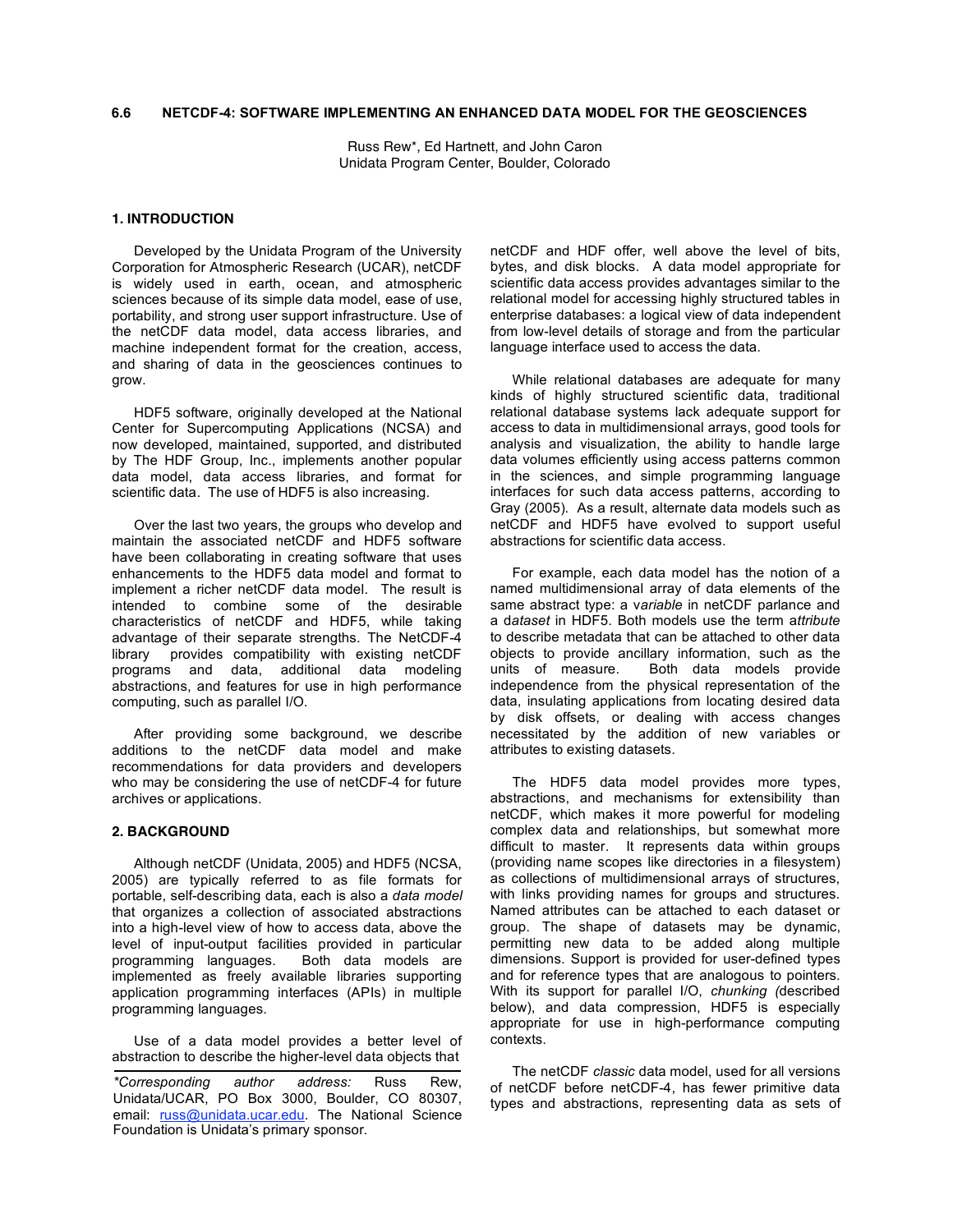multidimensional arrays of primitive types with named variables, dimensions, and attributes (see Figure 1). Shared dimensions (an abstraction not previously supported by the HDF5 data model) explicitly represent variables defined on a common grid. Variables, dimensions, and attributes are global, but attributes may also be local to a variable. One dimension may be unlimited (dynamic), and data may be appended efficiently to all the variables that use this dimension.

HDF5 is used for many of NASA's Earth Observing System data products and in DOE's Advanced Simulation and Computing program. HDF5 has also been chosen for distributing and archiving NPP and NPOESS data products. NetCDF's simpler data model has proved adequate for representing gridded output from climate and forecast models (for example the IPCC Fourth Assessment model results) as well as archives for many kinds of observational data in the earth sciences. Recently, a netCDF-3 interface was added to ESRI's suite of GIS applications, enabling direct access to much atmospheric and oceanographic data within a widely used GIS context.



**Figure 1. NetCDF** *classic* **data model: a file may have one or more variables, dimensions, and attributes. A variable may also have one or more attributes. Variables may share dimensions, indicating a common grid. One dimension may be dynamic (of unlimited length).**

# **3. THE NEW NETCDF-4 DATA MODEL**

The netCDF-4 data model adds support for multiple unlimited dimensions, new primitive types, user-defined types (compound, variable-length, enum, and opaque) and groups (see Figure 2). The new data model is, by intention, a restricted subset of the HDF5 data model. As described in Caron (2006), NetCDF, HDF5, and OPeNDAP developers have begun to discuss formalizing this intermediate Common Data Model, providing useful mappings among the three data models, and evolving the data models to mitigate differences and to make OPeNDAP the remote access protocol for netCDF-4 and netCDF-4 the persistence format for OPeNDAP. Agreement on such a Common Data Model could enhance interoperability for scientific data and applications, allowing data providers to structure their data in a way that would simplify access using any of HDF5, netCDF-4, or OPeNDAP.

# **3.1 Multiple Unlimited Dimensions**

An important feature of the netCDF classic data model is the ability to efficiently append new data to variables in a netCDF file. This is implemented by specifying an *unlimited* dimension along which variables can grow. Time is often used for the unlimited dimension, allowing new time steps to be added for time-dependent variables.

The restriction to only a single unlimited dimension per file facilitates efficient access, but is also a significant limitation in the netCDF classic data model, because there is sometimes a need to allow data to grow along multiple dimensions. For example a data provider might want to add observational data for both new times and new observing locations, but if time and observing station are dimensions, then either the number of times or number of observing locations must be fixed in advance. Workarounds for this limitation have included specifying a maximum for all dimensions but one (which wastes space) or associating an artificial dimension with a tuple of desired dynamic dimensions (which obscures the natural multidimensional structure of the data). In netCDF-4, multiple unlimited dimensions are supported, so such workarounds are unnecessary.

# **3.2 New Primitive Data Types**

In the netCDF classic data model, numeric data must be represented with only five primitive types, corresponding to the types for numeric data that could be represented portably using the XDR standard for external data representation: byte (8 bits), signed short (16 bits), signed int (32 bits), float (32 bits), or double (64 bits). The model also supports text strings as arrays of 8-bit characters.

The netCDF-4 data model adds support for 64-bit integers, unsigned integer types, and strings that need not be treated as just arrays of characters.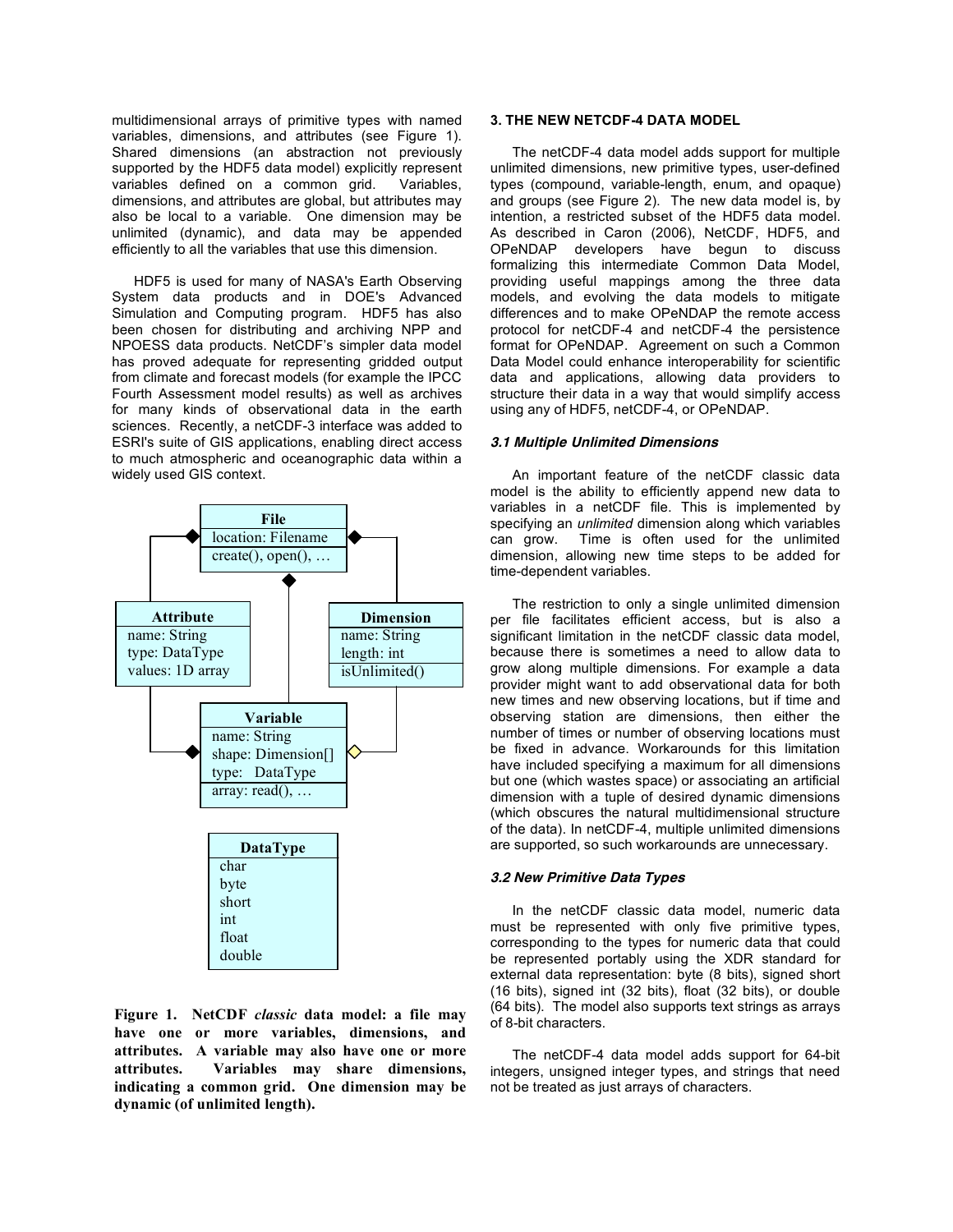# **3.3 User-defined Types**

Four kinds of user-defined data types available in the netCDF-4 data model are compound types, variablelength types, enumerations, and opaque types.

*Compound types:* User-defined structures in C make it easy to build up more complex and useful types from primitives, possibly of different types. But C structures cannot be written and read portably, because the padding and alignment of structure members of different types may vary from platform to platform. NetCDF-4 exploits HDF5 capabilities to support portable I/O for user-defined *compound types*, corresponding to C structures. (Although the concept is the same, we adopt the HDF5 terminology of "compound type" rather than "struct" to lessen the divergence of terminology between netCDF and HDF5.)

Compound types are useful for representing multiple parameter values at each grid point or at each time and space location for ungridded data. When a compound type is used, accessing all the information at a point requires reading only one variable, rather than reading multiple parameter values from multiple variables.

As in C, compound types may be elements of arrays, my include array members, and may be nested..

In HDF5, attributes may only be assigned to a whole compound type, not individual member variables. To accomplish assigning an attribute such as "units" to each member variable, create an attribute named "units" of compound type that has the same member variable names, and assign the appropriate units string to each member variable of the resulting units attribute. Such a mechanism may be generalized to assign an attribute to a subset of member variables, using identity between names of the member variables in the compound type and names of member variables in the associated attribute.

*Variable-length types:* The netCDF-4 data model supports variable-length vectors of any type. This permits "ragged arrays" where the length of each row varies. An example where this might be useful is soundings, where the data for each sounding is of variable length. This eliminates the need to declare a maximum number of observations per sounding.

A variable-length vector differs from a variable that uses an unlimited dimension, because the variablelength does not correspond to a named dimension that can be shared with other variables. A variable-length variable has a base type that may be of primitive type or of another user-defined type, such as a compound type. Using variable-length data types in languages that lack automatic memory management requires special memory allocation and deallocation procedures to prevent memory leaks.

*Enumerations and Opaque Types:* Other new user-defined types include enumerations and opaque types. Enumerations support the definition and use of named integer constants as values. Opaque types permit storing bland data as a named, fixed-size sequence of bytes.



**Figure 2. NetCDF-4 data model, added features marked in** *italics***: a file has a top-level unnamed group. Each group may contain one or more named subgroups, variables, dimensions, and attributes. A variable may have one or more attributes. Variables may share dimensions, indicating a common grid. One or more dimensions may be dynamic (of unlimited length). User-defined compound types are available.**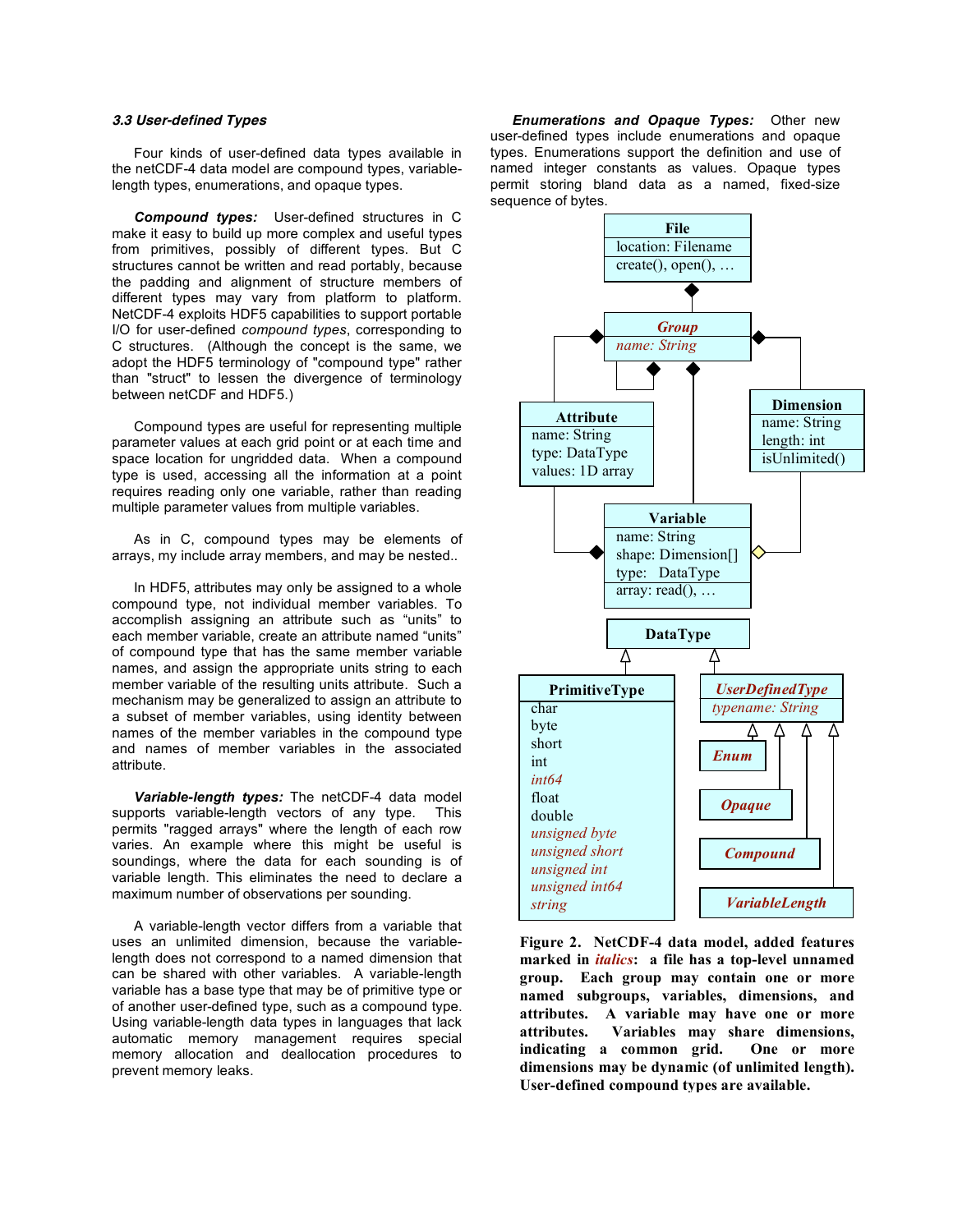## **3.4 Groups**

A flat file system with no directories may be adequate for hundreds of files, but it doesn't scale well for representing thousands of files that are more naturally grouped in nested directories. Such a hierarchical file system supports name scopes so that each directory may have its own "index.html" file, for example, without confusion or name clashes.

Analogously, name spaces and grouping can be useful for scalability in modeling complex simulations with multiple ensembles of outputs or large collections of observational data made possible with modern instruments and sensor networks.

Multiple attributes may share the same name (for example, "units"), since each variable establishes a scope for names of attributes attached to that variable. Providing scopes for variable names makes practical the use of mulitiple variables with the same name. An example where this might be useful is storing ensembles or model outputs run on different grids within the same file. In netCDF-4, a group is analogous to a directory in a modern file system, in that it serves as a container for other groups as well as for variables, dimensions, and attributes. Each group establishes a naming scope for the objects it contains.

The addition of groups to the netCDF classic model has been accomplished in a way that preserves simplicity and backward compatibility for files and programs that do not use or need groups. Every netCDF-4 file has a single unnamed top-level group that corresponds exactly to the single flat name space in netCDF-3 files. A netCDF-3 program that knows nothing about groups will function properly after recompiling and linking with the netCDF-4 library, and netCDF-3 data that does not use groups will still be accessible through the new interface. Thus use of groups is completely optional and transparent in situations where they are not needed.

Groups are one of the primary types of HDF5 objects, but netCDF-4 groups are intentionally restricted from the full generality of HDF5 groups: in netCDF-4, unlike HDF5, they form a strict hierarchy (tree), so that each group has a unique parent and a unique name.

There are various other uses for groups in the netCDF-4 data model:

- Groups can be useful to "factor out" shared information that should be stored only once in a file. For example, information about a grid common to ensemble model runs could be stored in a single parent group.
- Groups can directly represent common data, for example storing observations within each country in a group with the country's name.
- Information of limited interest can be stored out of the way in a group. For example, instrument calibration coefficients might be stored in a separate group for observed data, out of the way of users who don't care about calibration details.
- Groups may be useful for directly modeling some recursive data structures, such as nested meshes.

# **4. THE NETCDF-4 DATA FORMAT**

The netCDF-4 data format includes support for previous netCDF format variants for compatibility with existing data. New features supported by the format include dynamic schema changes, chunking, "reader makes right" numeric conversions, and use of the Universal Character Set in names.

## **4.1 Format Variants**

Before 2005, there was only one netCDF file format used by all versions of netCDF. Release 3.6 provided support for large files by allowing 64-bit offsets in the format where previously only 32-bit offsets had been permitted. This necessitated distinguishing between the formats: the original format is now referred to as the netCDF *classic* format, and the second variant (supported in netCDF version 3.6 and later) as the netCDF *64-bit offset* format.

The netCDF library detects which variant of the format is used for each file when opening it for reading or writing, so it is not necessary to know which variant is used. Of course, versions of the library earlier than 3.6 cannot access data in the 64-bit offset format, so conservative data providers will preserve interoperability by avoiding use of the 64-bit format variant until all the applications used to access it have been relinked with an upgraded version of the library.

With netCDF-4 and later, there is a third format variant based on HDF5. This variant is referred to as the *netCDF-4 format*, referring to an HDF5 file created through the netCDF-4 library interface. Again, the library automatically detects which variant of the format is used for each file when it is opened for reading or writing, so it is not necessary for users to know which variant of the format is used. However, new features of the enhanced netCDF-4 data model, such as groups and compound types, cannot be added to netCDF-3 files. If you open an existing netCDF-3 file and try to make use of any feature specific to netCDF-4, such as creating a group, an error will be returned and the file left unchanged, since such operations are not supported for netCDF-3 files.

For convenience, we have introduced a fourth format variant: *netCDF-4 classic*. This refers to a file that uses the HDF5 storage format, but no features specific to netCDF-4 such as groups or compound types. Such files can be accessed, manipulated, and visualized by netCDF-3 applications that are merely relinked to the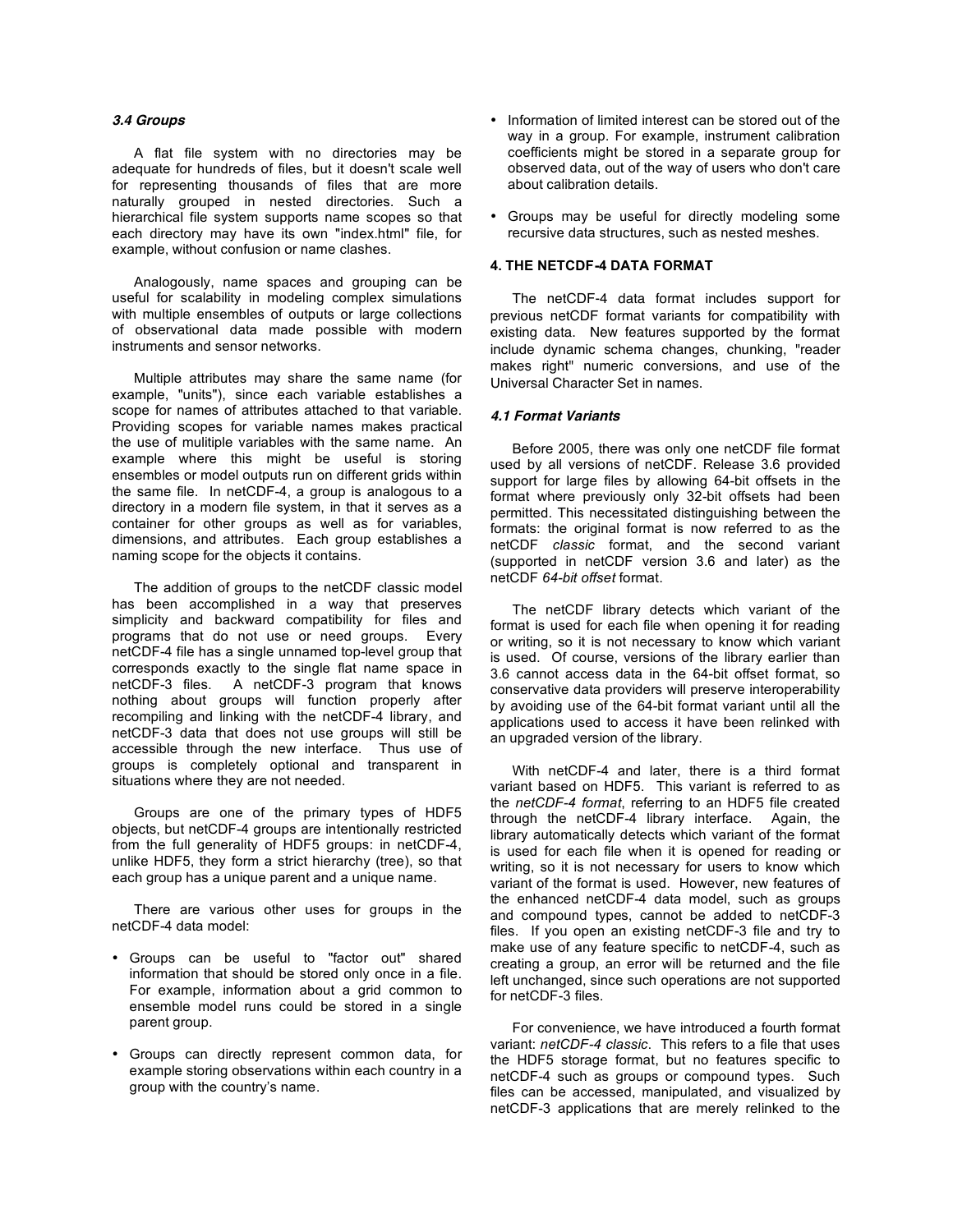netCDF-4 library. These files are a kind of hybrid that can be explicitly created and manipulated with the netCDF-3 library interfaces and applications, but that are HDF5 files underneath. This format is preserved by the interface, because any attempt to add a netCDF-4 specific feature to such a file will result in an error. As described below, there are potential performance implications in just using the netCDF-3 interface with the HDF5 storage format.

The version of the format will always be detected on reading and preserved by the library on writing, so it is not possible to open a file and convert it to a different format variant just by writing into it. To change the format of a file will require use of a utility that copies the file (for example the NCO ncks utility). Future versions of netCDF software will continue to support reading and writing files using the classic (32-bit offset) format, the 64-bit offset format, and both netCDF-4 format variants. There is no need to convert existing archives from netCDF-3 to netCDF-4 formats.

### **4.2 Dynamic schema changes**

In the netCDF-3 classic or 64-bit offset formats, the schema information (metadata) about names, types, and shapes of variables, dimensions, attributes, and attribute values is stored in a header region at the beginning of the file. This imposes constraints on schema changes, making it necessary to explicitly enter "define mode" to add new variables, dimensions, or attributes. If you neglect to reserve extra space in the header when a file is created, additions to the schema may result in copying all the data.

In netCDF-4 using HDF5 storage, information about data objects is no longer stored in a single contiguous header region, so these constraints are no longer necessary. New variables, dimensions, and attributes can be added dynamically, with no performance penalty. Functions for entering and leaving define mode are still supported, but will not result in expensive copying of data. This is one of the potential performance benefits with netCDF-4 classic files that use none of the netcdf-4-specific data model features.

## **4.3 Chunking**

Variables that make use of an unlimited (dynamic) dimension or that use compression are stored using *chunking*. This refers to multidimensional tiling of values so that there need not be a favored order of access to values. This form of storage is especially appropriate when it can be anticipated that a variable's data will be accessed along more than one dimension, for example by row and by column. On the other hand, chunking can result in a performance penalty compared to use of netCDF-3 storage if data is always read in the same order in which it was written. Tuning the default chunking parameters provides new opportunities for optimizing I/O performance for different patterns of access.

### **4.4 Reader-makes-right numeric conversions**

NetCDF-3 stores data in a portable canonical form using the XDR standard. On some platforms, this means data conversions in the form of byte swapping occur both on writing and reading data, leading to noticeable inefficiencies in copying large volumes of data from one file to another.

NetCDF-4 takes advantage of HDF5's support for native as well as XDR representations to support a "reader makes right" approach that avoids unnecessary conversions or byte swapping in most cases. Data is written using the native representation of the writing platform and converted on-the fly to the native representation of the reading platform only when the data is accessed for reading.

## **4.5 Universal Character Set in names**

An HDF5 enhancement added for support of netCDF-4 is the ability to specify a sequence of characters from the Universal Character Set (Unicode / ISO 10646) for names of variables, dimensions, attributes, and groups. NetCDF-4 uses UTF-8 NetCDF-4 uses UTF-8 encoding, so that names that use US-ASCII characters are unchanged.

### **5. OTHER FEATURES OF NETCDF-4**

Other features in the initial netCDF-4 reference release include use of autotools and refactored documentation.

## **5.1 Autotools**

With a transition to use of GNU autotools (autoconf, automake, libtool), building netCDF from source on new platforms should be somewhat easier than with netCDF-3. Another advantage of autotools is the ability to create dynamic libraries instead of static libraries.

#### **5.2 Refactored documentation**

We have created a new language-neutral netCDF user's guide and four language-specific user's guides for C, Fortran-77, Fortran-90, and C++ interfaces. All the documentation is available from the Unidata netCDF web site.

### **5.3 Programming Language Interfaces**

In the initial release, only the C interface will support all the features of the netCDF-4 data model. Implementation and testing of Java and Fortran interfaces are underway and it is anticipated that these will be available soon after the 4.0 release of netCDF. The Fortran and C++ interfaces included in the release will support access via the netCDF-3 interfaces to netCDF classic, 64-bit offset, or netCDF-4 classic files.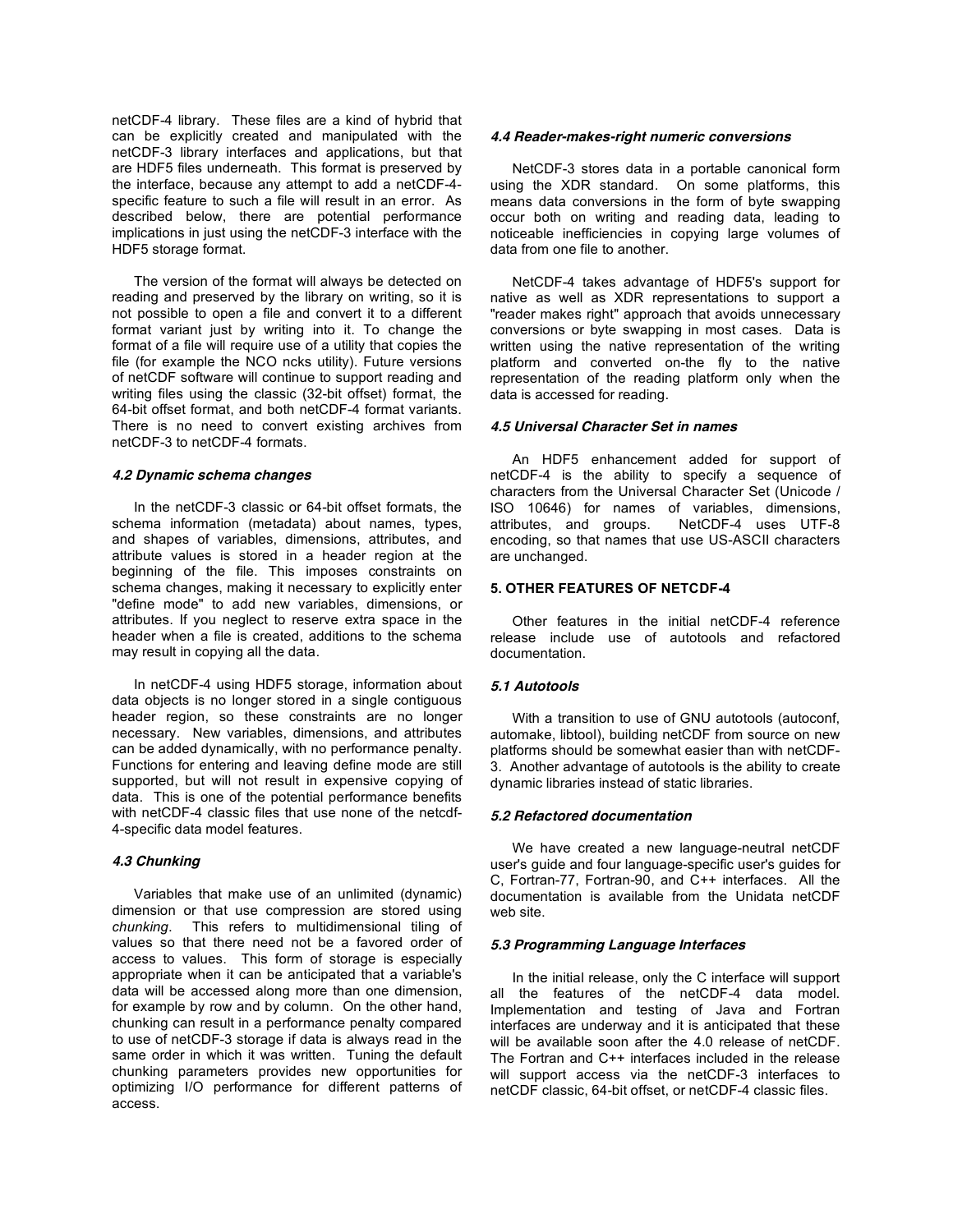The Java interface implements higher layers of the Common Data Model that incorporate generalized coordinate systems and prototype support for higherlevel scientific data types such as georeferenced grids and trajectory data. Work is underway to add support for these higher-level abstractions to the netCDF-4 C interface. The Java netCDF library also provides client access to data on HTTP and OPeNDAP servers and an I/O framework providing netCDF interfaces to data in other formats including GRIB, HDF5, GINI, and NEXRAD, by reading data in these other formats into the Common Data Model. Another advanced feature of the Java interface is support for access through virtual datasets represented in NcML, an XML dialect for netCDF.

Providing access to netCDF-4-specific features from other programming languages including C++, Perl, Python, and Ruby will depend on efforts in the netCDF community from developers who have generously created and maintained these language interfaces in the past.

# **6. RECOMMENDATIONS**

Because it is currently only available in test form as a beta release, there is little experience with netCDF-4 on which to base recommendations for data providers, application developers, and users. Nevertheless, we can provide some guidance for those considering using netCDF-4, based on intended use of the new features and some limited testing.

## *6.1 Classic chicken and egg situation*

Adapting an existing application to correctly handle netCDF-4 features such as nested groups and nested compound types will require some effort. If there are no data providers making use of these features yet (because very few applications exist that handle them), then there will be no incentive to expend the resources to adapt applications. Ultimately, data and applications will only be adapted to netCDF-4 if a critical mass of data and useful applications exist. Some data providers may decide that netCDF-4 is not enough simpler than HDF5 to justify using netCDF-4 rather than HDF5. Similarly, application developers may decide that if they need to modify their applications to fully support netCDF-4, they might consider expending the extra effort required to provide full support for HDF5 as well.

Data in netCDF-4-classic files provide some of the benefits of netCDF-4, such as efficient dynamic schema changes made possible with HDF5 storage, but few of the costs of supporting the enhanced data model.

# *6.2 Applications*

It will take some time for analysis and visualization applications to be able to deal with new netCDF-4 features such as groups and user-defined compound types. Our recommendation to developers of such

applications is to first try just relinking the existing application with the new netCDF-4 library. This should then support access to classic, 64-bit offset, and netCDF-4 classic files with no changes needed to the application. Adapting to nested structures and groups may be as simple as flattening the name space by using "." and "/" characters in names.

The generic utility applications, ncdump and ncgen, that are part of the standard netCDF distribution are still (as of this writing) being adapted to netcdf-4-specific features. Other generic software such as the NCO utilities are also being adapted to netCDF-4 and may eventually show significant performance gains over the corresponding netCDF-3 utilities, especially on parallel platforms.

## *6.3 Data Providers*

Before making use of netCDF-4-specific features, ensure this will not significantly restrict data access by users of applications that cannot yet handle such features. If you supply the applications, this may not be a problem, but if off-the-shelf applications such as MATLAB, IDL, or ArcGIS are used to access the data, stick with netCDF-3 or netCDF-4-classic until the relevant applications have been adapted and users have been given sufficient time to update their versions of the applications.

### *6.4 Distributed Access*

Those who make data available for remote access through protocols such as OPeNDAP should also consider carefully when to begin using netCDF-4 specific features, because such features may require support in both the server and client. OPeNDAP already has a head start on providing such support, because its protocol was designed to serve data represented in various formats, including netCDF and HDF5. The THREDDS Data Server includes an OPeNDAP server that is already adapted to the Common Data Model implemented in netCDF-Java, and clients built on netCDF-Java can also handle this data model. Future efforts to provide Common Data Model support in other OPeNDAP servers and in the OPeNDAP protocol provide an opportunity to further enhance interoperability in building distributed data services.

#### *6.5 Interoperability with HDF5*

It is possible to create data using the HDF5 interfaces that cannot be accessed through netCDF-4 interfaces, because the netCDF-4 model is intentionally simpler. For example, with HDF5 it is possible to create a group containment cycle in which each of two groups contain the other. As another example, HDF5 has a reference data type, used for indirection much like pointers in C, but HDF5 references are not supported in netCDF-4.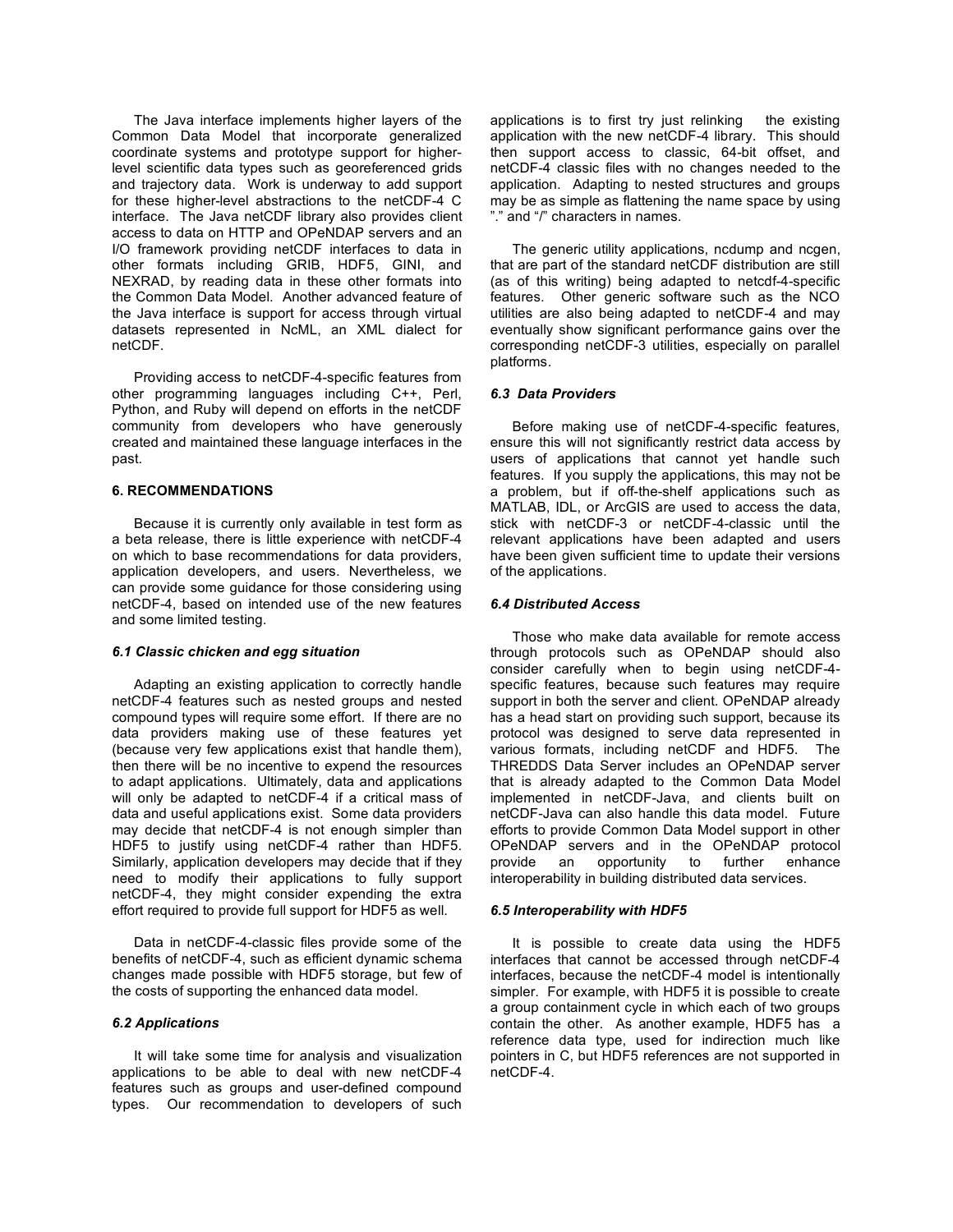Nevertheless, it is practical to create HDF5 files that are accessible through the netCDF-4 interface, if the files are restricted to use only features supported by netCDF-4 and if the new HDF5 "dimension scales" feature is used to model shared dimensions. Following this advice is equivalent to using the Common Data Model, which is intended to be a more interoperable subset of data types and structures that will map easily to several interfaces. The netCDF-4 documentation accompanying the first release will contain more guidance about use of the Common Data Model.

## *6.6 Conventions and Recommended Practices*

Authors and maintainers of netCDF conventions, such as the widely adopted CF conventions, are advised to be very conservative in making use of new netCDF-4 features. The benefits of capturing more meaning in the data by using compound types, for example, may be outweighed by the initial paucity of analysis and visualization applications that can handle these data types. Support for general coordinate systems is part of the Common Data Model that will eventually be supported by a layer above netCDF-4, but that layer will not be part of the initial 4.0 release. When the coordinate support is part of the software, it will no longer be necessary to encode coordinates in conventions, but such coordinate conventions must still be supported for existing data archives. Hence, existing conventions should continue to support netCDF-3 data.

## *6.6 Parallel I/O Users*

If you need to make use of parallel netCDF I/O for performance reasons, you currently have a choice:

- Use pnetCDF (an implementation developed by a group of researchers from Argonne and Northwestern using MPI-IO directly but not HDF5), supporting classic and 64-bit format variants from either C or Fortran-90.
- Use the parallel I/O interfaces that are part of netCDF-4, which may be used with HDF5-supported features, but are currently only available from C.

It is premature to offer much additional guidance at this early point, since we lack experience in adapting and tuning models to use either of these parallel I/O facilities. Both will benefit from user feedback as a result of additional use. Ideally, the same interface should be available for either package, but that is not yet the case. Developers should realize that use of any netCDF-4 specific features may prevent use of pnetCDF, so benchmarking these two approaches might be advised before committing to netCDF-4 specific features.

### **7. BACKWARD COMPATIBILITY COMMITMENT**

For scientific data important to future generations, preserving backward compatibility of data access is sacrosanct. Unidata has a strong commitment to

ensure that access to all earlier forms of netCDF data will be supported by current and future versions of the software. As far as practical, we are also committed to maintaining the core APIs (C, Java, Fortran), so that programs that currently work with netCDF data will continue to work with existing data when recompiled and relinked with new versions of the libraries.

NetCDF and HDF5 already share with XML a kind of "forward compatibility," in which data objects that are not recognized are ignored. This is why adding a new variable to netCDF files typically has no effect on programs that previously handled files lacking that variable. However, it is unfortunately not possible to ensure that existing applications and utilities, recompiled and relinked but not otherwise modified, can access new data that makes use of added features of the data model, such as groups and compound types.

## **8. STATUS**

The new netCDF-4 software is currently available only in alpha release form, because it depends on HDF5 version 1.8 enhancements that have not yet been officially released. Java and Fortran interfaces for netCDF-4-specific features are still under development. The ncdump utility handles netCDF-4 features and can produce output in NcML, but the ncgen utility that performs the reverse transformation is still under development for netCDF-4-specific features.

The release of HDF5 version 1.8 is expected in the first half of 2006, and the first release of netCDF-4 is anticipated soon after that.

## **ACKNOWLEDGMENTS**

This work was supported by the NASA Earth Science Technology Office under NASA award AIST-02-0071. We would also like to acknowledge collaboration and development efforts of Mike Folk, Quincey Koziol, Robert E. McGrath, Elena Pourmal, and Muqun (Kent) Yang at NCSA and Greg Sjaardema at Sandia laboratories.

## **REFERENCES:**

Caron, J., E. Davis, Y. Ho, R. Kambic, 2006: Unidata's THREDDS Data Server, 22nd International Conference on Interactive Information and Processing Systems for Meteorology, Oceanography, and Hydrology, Atlanta, Georgia, Am. Meteor. Soc.

Gray, J., D. T. Liu, M. A. Nieto-Santisteban, Al. S. Szalay, G. Heber, D. DeWitt, 2005: Scientific Data<br>Management in the Coming Decade. Management in the Coming Decade. *Cyberinfrastructure Technology Watch Quarterly*, **1**, Number 2.

Li, J., W. Liao, A. Choudhary, R. Ross, R. Thakur, W. Gropp, R. Latham, A. Siegel, B. Gallagher, M. Zingale,